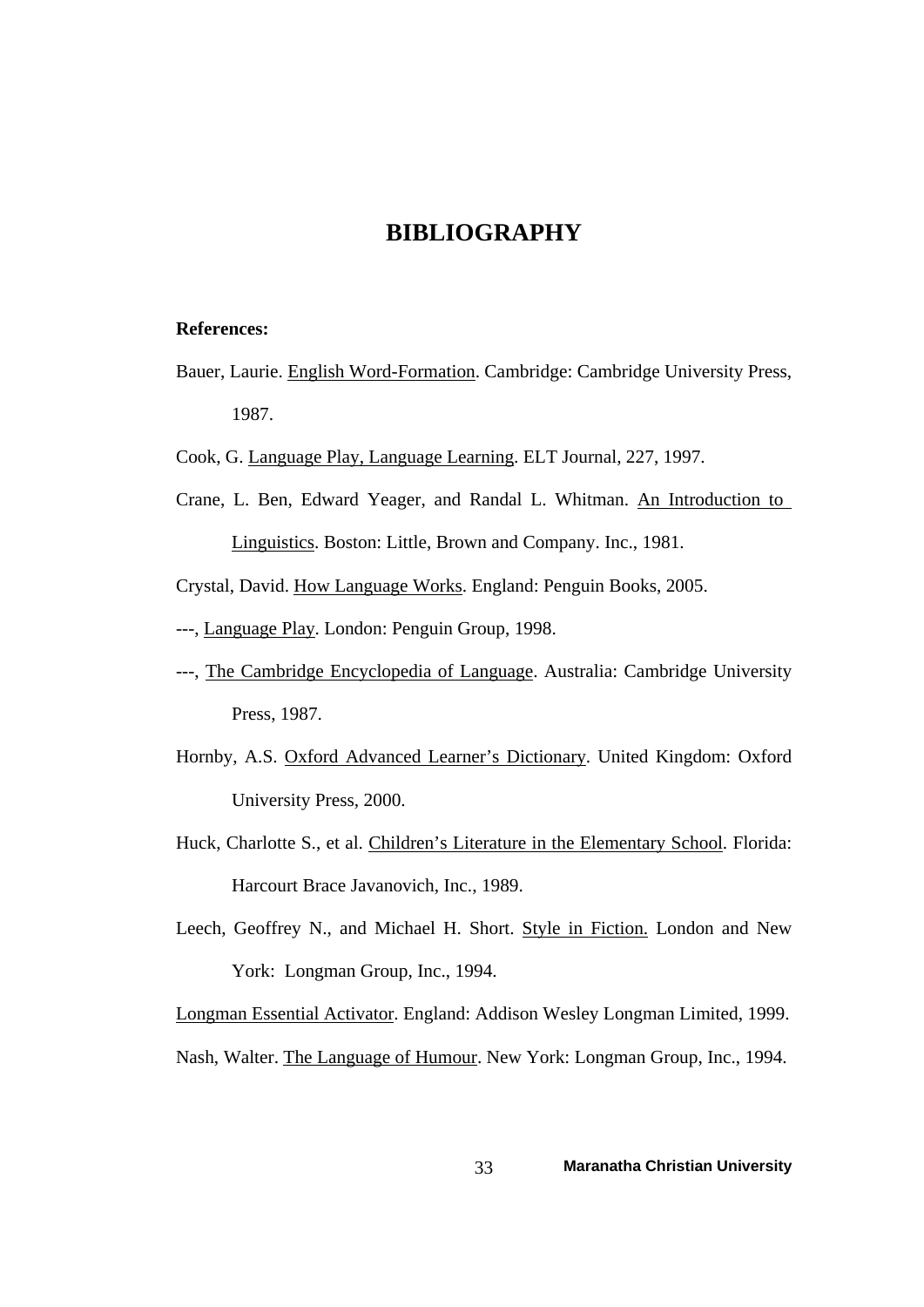- O'Grady, William, Michael Dobrovolsky, and Francis Katamba. Contemporary Linguistics An Introduction. United Kingdom: Copp. Clark Pitman Ltd., 1996.
- O'Grady, William, et al. Contemporary Linguistics: An Introduction. New York: St. Martin's Press, 1993
- Perrine, Laurence. Literature Structure, Sound, and Sense. New York: Harcourt Brace Javanovich, Inc.,1978.

Widdowson, H.G. Linguistics. Oxford: Oxford University Press, 2000.

### **Website:**

http://Topher'sCastle.org/movie-transcipt/ManyAdvofWinnieThePooh.html

[http://www.superkids.com/aweb/pages/reviews/1st\\_look/wtp/kids.shtml](http://www.superkids.com/aweb/pages/reviews/1st_look/wtp/kids.shtml)

<http://www.enc.adu/org/theachered/literacy/languageplayactivities.htm>

<http://www.femail.com.au/learningthroughdisney.htm>

<http://www.nobleworld.biz/images/Ogunsiji.pdf>

<http://www.newi.ac.uk/englishresources/workunits/alevel/lang/langatplay.html>

<http://ecrp.uiuc.adu/v5n2/johnson.html>

<http://education.umn.edu/ceed/publications/earlyreport/fall90.htm>

<http://www.abc.net.au/rn/linguafranca/stories/2007/1813887.htm>

<http://iteslj.org/Articles/McGlothlin-ChildLearn.html>

[http://www.sil.org/lingualinks/literacy/ReferenceMaterials/GlossaryOfLiteracyTer](http://www.sil.org/lingualinks/literacy/ReferenceMaterials/GlossaryOfLiteracyTerms/WhatIsInventiveSpelling.htm)

[ms/WhatIsInventiveSpelling.htm](http://www.sil.org/lingualinks/literacy/ReferenceMaterials/GlossaryOfLiteracyTerms/WhatIsInventiveSpelling.htm)